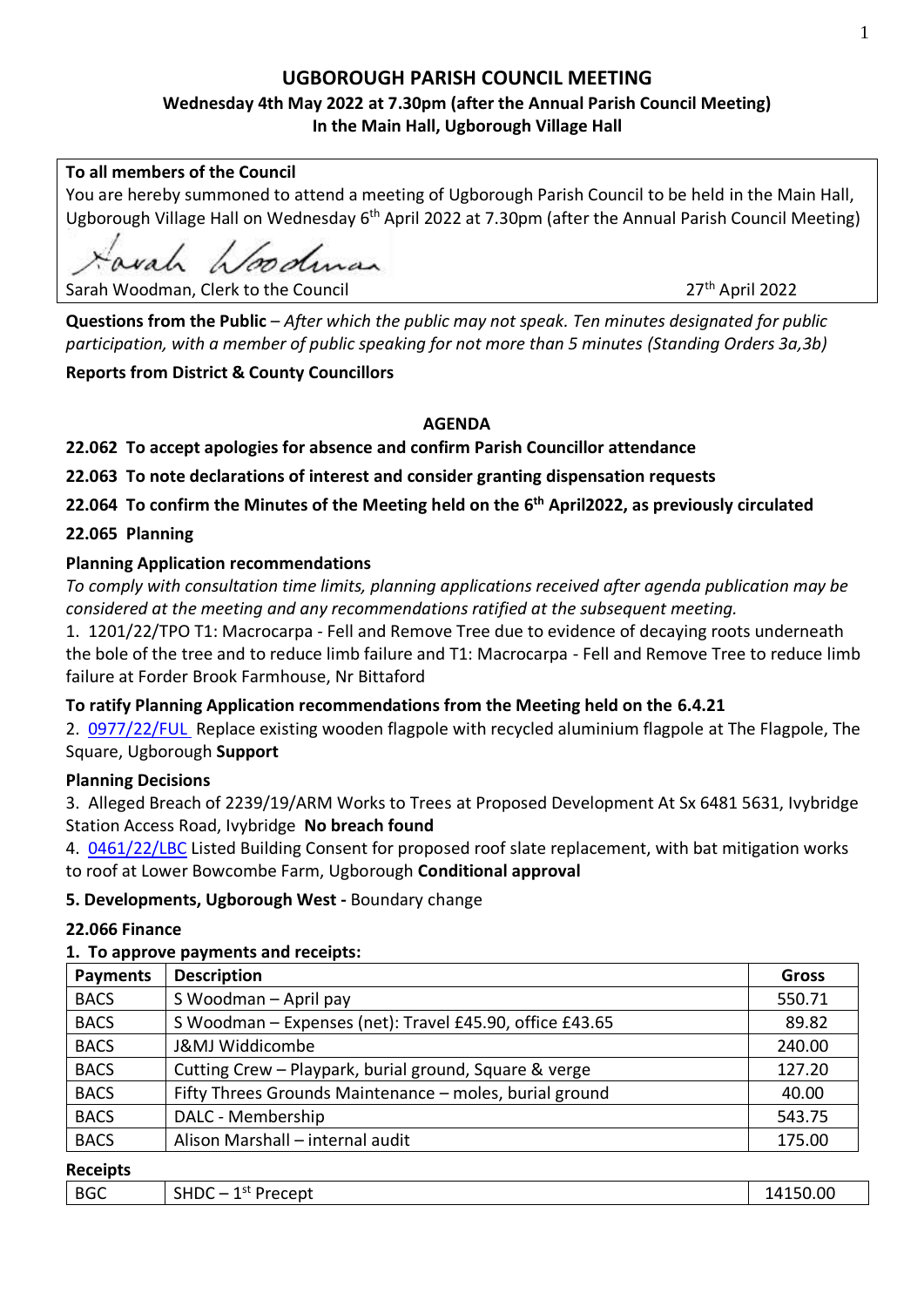### **2. To approve the Financial Statement Earmarked Reserves**

| Lloyds Current Account to 14.4.22    | 29,484.60            | P.3 grant                               | 1058.91   |
|--------------------------------------|----------------------|-----------------------------------------|-----------|
| Less uncleared payments              | 1,766.48             | Open space sport & recreation           | 7,850.00  |
| Plus uncleared receipts              | 0.00                 | <b>TAP: Commuinity Education</b>        | 366.00    |
| Less Transfers not on Bank Statement | 0.00                 | Dementia Awareness                      | 150.00    |
| <b>Total</b>                         | 27,718.12            | Community Highway equipment             | 96.69     |
| Plus: Santander Acc cash book        | 30,639.21            | Community Lengthsman                    | 56.25     |
| <b>Total Funds</b>                   | 58,357.33            | Post office disabled access             | 377.58    |
|                                      |                      | Coronavirus support                     | 413.77    |
| <b>Total uncommitted funds</b>       | <b>Burial ground</b> | 1,500.00                                |           |
| £26,488.13                           |                      | <b>Community Projects &amp; Support</b> | 20,000.00 |
|                                      |                      | <b>Total</b>                            | 31,869.20 |

**3. Verification of bank statements and reconciliations** *Financial Regulation 2.2: On a regular basis, at least once in each quarter, and at each financial year end, a member other than the Chairman shall be appointed to verify bank reconciliations (for all accounts) produced by the RFO. The member shall sign the reconciliations and the original bank statements (or similar document) as evidence of verification. This activity shall on conclusion be reported, including any exceptions, to and noted by the council* 

4. To note the Internal Audit Report 2021/22

5. To approve the 2021/22 Audit Commission Annual Governance Statement and Accounts,

Appendix 22.066.5

6. To renew the Internal Audit Contract to year ending March 2023 with Alison Marshall at a cost of £175

### **22.067 Correspondence Received**

- 1. DALC training
- 2. [Wild about Devon](https://www.devoncommunities.org.uk/projects/wild-about-devon-community-wildlife-grant-scheme) Community Wildlife Grant Scheme to 31.10.22. Max grant £500
- 3. Ashburton Post Office: Post Office Outreach Service

### **22.068 Asset Management**

- 1. Bittaford play park: Inspection report, footpath & replacement climbing frame
- 2. Flag pole replacement

# **22.069 Highways & Rights of Way**

# **22.070 Climate Emergency**

- 1. [Draft Climate Emergency Declaration and Plan](https://ugboroughpc.files.wordpress.com/2022/03/climate-emergency-declaration-plan-draft-mar-22.pdf)
- 2. NALC: Fighting Climate Change: Online event 12-13.15 £38.93
- 3. EV charging points

# **22.071 Travellers**

# **22.072 Proposed Assets of Community Value:** Field below Bittaford Playpark & school field

# **22.072 Reports on Meetings attended**

1. Cllr Holway: G-Up

### **22.073 Correspondence available at the Meeting**

1. Clerks & Councils Direct, March 2022

 *Privacy policy – visit [ugboroughparishcouncil.gov.uk](https://ugboroughparishcouncil.org/parish-council-publication-scheme/general-data-protection-regulations/)*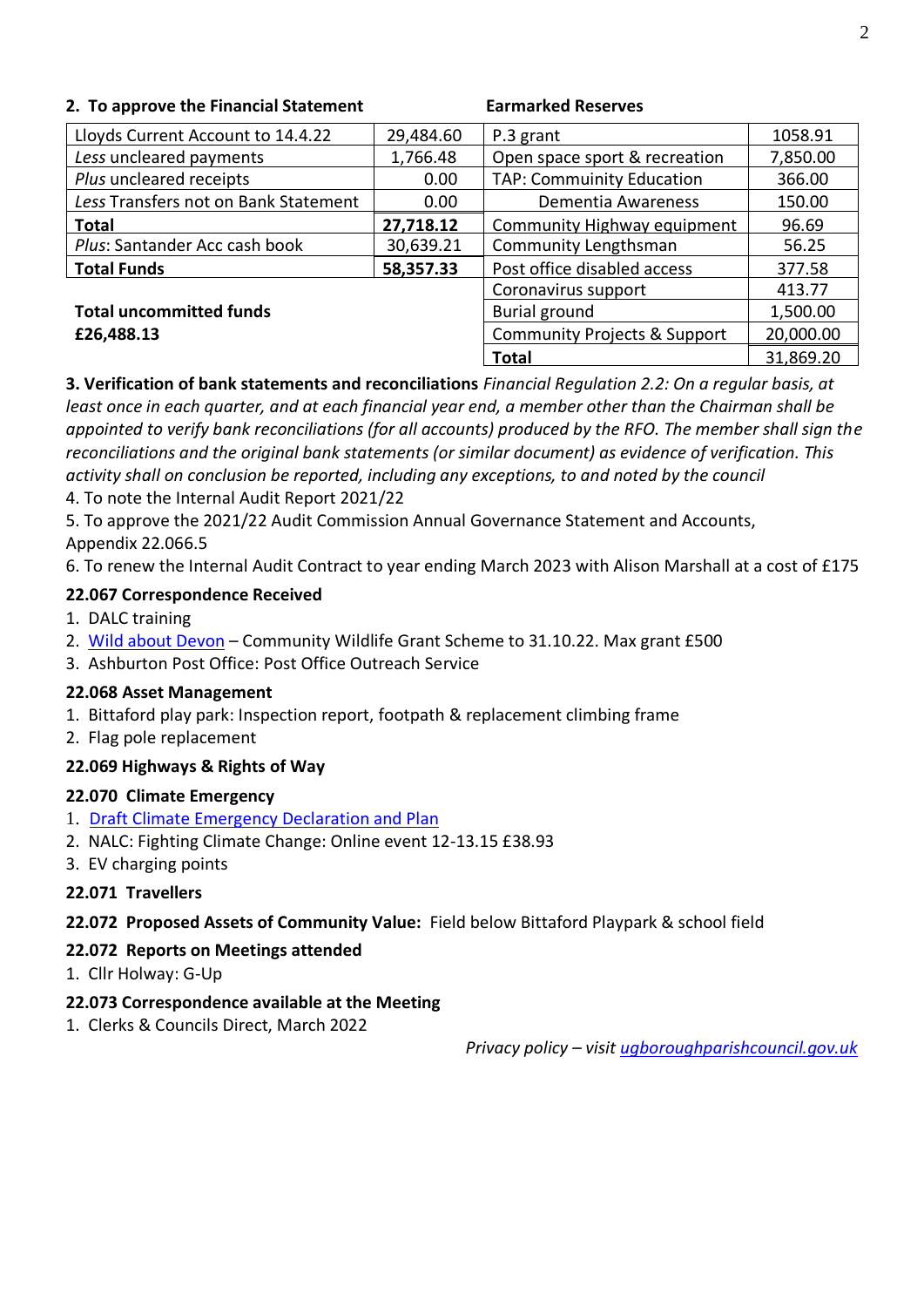### **Appendix 22.066.5**

| RECEIPTS AND PAYMENTS ACCOUNT FOR THE YEAR ENDED 31.03.2022 |                                                         |                     |  |
|-------------------------------------------------------------|---------------------------------------------------------|---------------------|--|
|                                                             |                                                         | <b>Current Year</b> |  |
| Y/E 31.03.21                                                |                                                         |                     |  |
|                                                             | <b>RECEIPTS</b>                                         | to<br>31.03.22      |  |
|                                                             |                                                         |                     |  |
|                                                             |                                                         |                     |  |
| 25,475.00                                                   | Precept                                                 | 26,570.00           |  |
| 248.00                                                      | <b>Council Tax Support</b><br><b>Burial Ground Fees</b> | 0.00                |  |
| 2,940.00                                                    |                                                         | 3,110.00            |  |
| 66.69                                                       | Interest on Investments                                 | 3.06                |  |
| 0.00                                                        | Agency (P3)                                             | 690.00              |  |
| 300.00                                                      | <b>Other Receipts</b>                                   | 2.50                |  |
| 6,274.91                                                    | Grants                                                  | 4,669.26            |  |
| 0.00                                                        | Non revenue receipts                                    | 0.00                |  |
| 1,305.08                                                    | HM Customs & Excise VAT                                 | 1,992.84            |  |
| 36,609.68                                                   |                                                         | 37037.66            |  |
|                                                             |                                                         |                     |  |
|                                                             | <b>PAYMENTS</b>                                         |                     |  |
| 10,725.93                                                   | Clerk's salary & pension                                | 11,091.64           |  |
| 805.22                                                      | Office expenses                                         | 716.28              |  |
| 0.00                                                        | <b>Councillor's Expenses</b>                            | 8.55                |  |
| 0.00                                                        | Chair's Expensees                                       | 38.10               |  |
| 45.00                                                       | Training                                                | 81.50               |  |
| 476.00                                                      | Subscriptions                                           | 493.00              |  |
| 375.00                                                      | Audit                                                   | 375.00              |  |
| 10.00                                                       | Hire of Halls                                           | 175.00              |  |
| 1,929.54                                                    | Grants                                                  | 1,034.39            |  |
| 1,835.93                                                    | Maintenance - General                                   | 1,142.13            |  |
| 882.00                                                      | Maintenance - Burial Ground                             | 1,350.12            |  |
| 3,166.25                                                    | Highway maintenance                                     | 2,416.33            |  |
| 173.98                                                      | Agency Services (P3)                                    | 201.86              |  |
| 744.36                                                      | Insurance                                               | 756.54              |  |
| 1,853.58                                                    | <b>Other Expenses</b>                                   | 164.07              |  |
| 3,536.00                                                    | Non Revenue Items                                       | 17,994.86           |  |
| 1,992.84                                                    | HM Customs & Excise VAT                                 | 4,603.13            |  |
|                                                             |                                                         |                     |  |
| 28551.63                                                    |                                                         | 42642.50            |  |
| 8058.05                                                     | NET RECEIPTS/(DEFICIT)                                  | $-5604.84$          |  |

# **Bank Reconciliation**

| <b>Reconciliation Of Account Balance To Bank Statement</b> |            |
|------------------------------------------------------------|------------|
|                                                            |            |
| Balance per Cash Book                                      | 17,448.69  |
|                                                            |            |
| Add: Payments not on Bank Statement                        | 85.48      |
| Less: Receipts not on Bank Statement                       | 0.00       |
|                                                            | 0.00       |
| Transfers not on Bank Statement                            | 0.00       |
|                                                            | 17,534.17  |
| <b>Balance Deposit Bank Statement 31.3.22</b>              | 30,639.21  |
| <b>Balance Current Bank Statement 31.3.22</b>              | £17.534.17 |